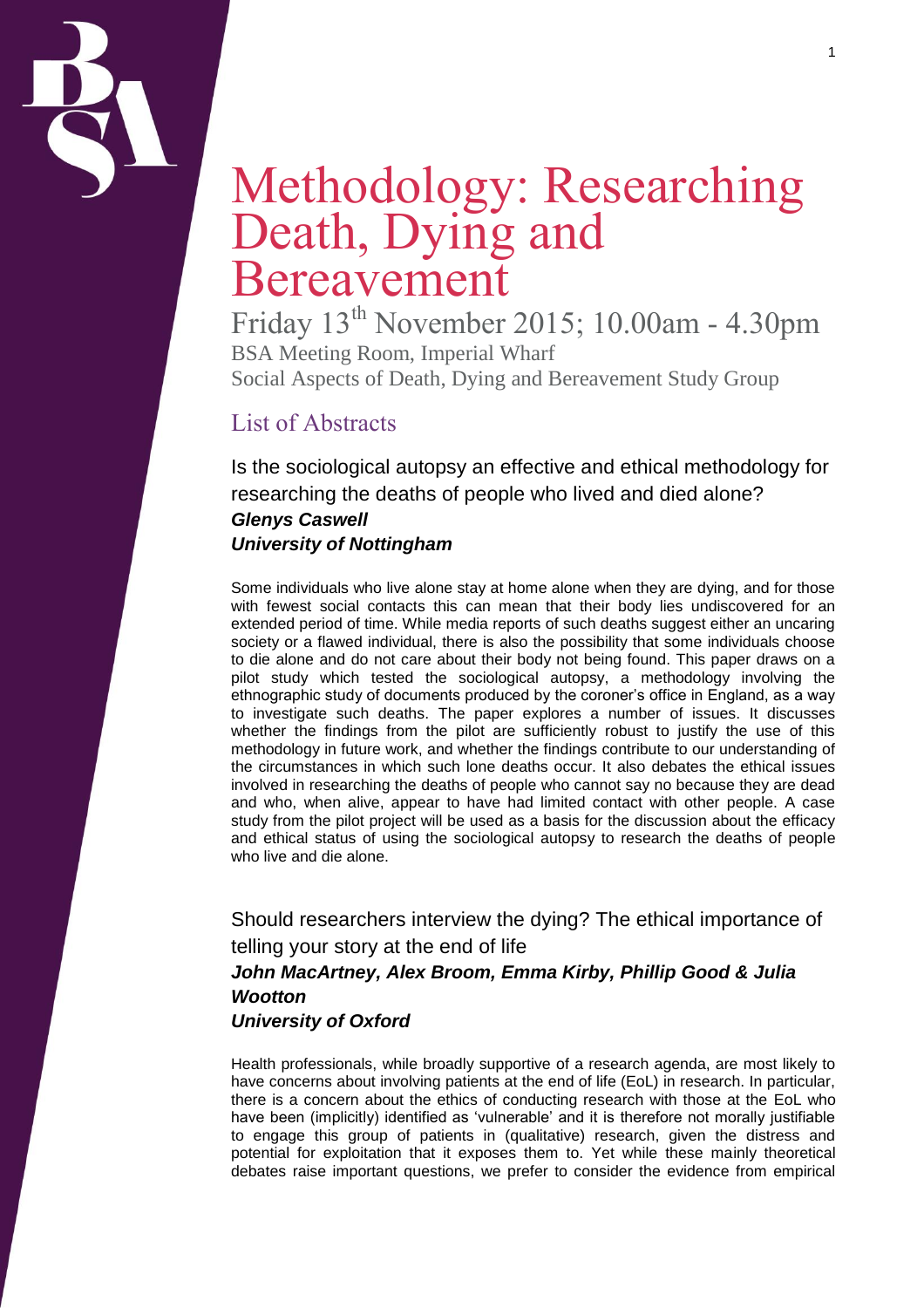studies that have asked patients about their experiences after they have been interviewed.

This presentation will reflect on a period of research in the field of EoL and palliative care in which we interviewed patients and their carers about their experiences of palliative and end of life care. Drawing on our experiences during that study we considered to what extent we might be able to use our observations to inform the discussion around the ethics of conducting qualitative research with those that the EoL.

We will explore how it is important to recognize the socio-political context within which qualitative research takes place and how being provided with the opportunity to tell your story has positive benefits for many patients. We then reflect on how health professionals' decisions to not provide people with the opportunity to take part in qualitative interviews can represent a denial of voice and have (unintended) ethical and democratic consequences.

'I'm sorry I couldn't share all my stories with you': Reflections on researching older people *Renske Visser University of Bath*

The current End-Of-Life care strategy claims that the majority of people in the UK want to die at home. My research focuses on the meaning of 'home' in the lives of older people living alone in the Southwest of England. In my project I try to unpack the concept of home and aim to explore older people's expectations of ageing and dying 'at home'.

In this paper I will discuss my research journey with a participant who passed away during my research project. Specifically, I will illustrate the process of her being part of my research, including how we negotiated both the appropriate research methods and her continuation in the project. Additionally, I will address the emotional aspect of conducting research with older people given the greater likelihood of participants dying during, or shortly after the research concludes. Lastly, I will discuss the challenges of being a researcher studying death and dying and the boundaries between personal life and the life of a researcher. More specifically, I will describe my struggle with separating the emotions I felt for my ageing and dying relatives from those of my participants.

On call Ethnography, situational ethics and shared vulnerability – methodological reflections on studying death and dying in Danish organ donation cases

## *Anja Marie Bornøe Jensen University of Copenhagen*

Based on 20 months fieldwork in Danish Neuro-Intensive Care Units, this paper explores the interactions between health professionals, families and anthropologist. The paper will examine how to gain and remain access to these highly sensitive medical settings and discuss the emotional consequences of practicing anthropology in the presence of sudden tragic deaths.

Observing organ donation practices and family conversations on organ donation entails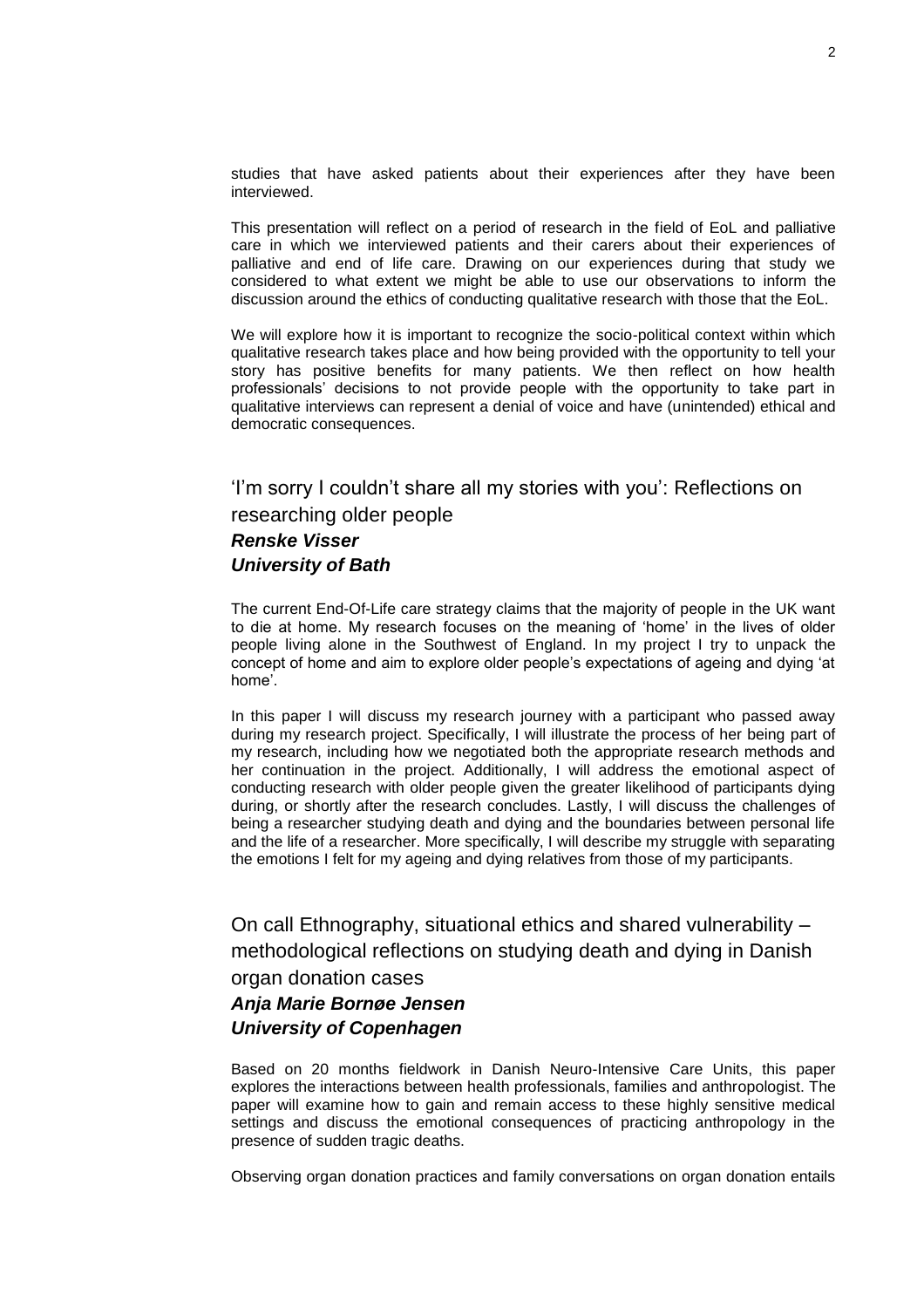being available 24/7 ready to travel to the hospital whenever such cases happen. The unpredictability of such research endeavors challenges the boundaries between work and private life for the anthropologist but simultaneously provides insight in the working conditions of donation professionals.

Participant observation during organ donation conversations also necessitates sincere ethical considerations since the true agenda of the observing anthropologist could not be revealed to families still hoping for the survival of their loved one. The paper will discuss how to navigate such difficult ethical terrains using your informants, in this case doctors, nurses and donor families as advisors. Inspired by these premises for researching death regarding organ donation, the paper will also discuss the analytical potential in the particular ethical circumstances of a field site and the careful timing and strategic delivery of information performed by health professionals in these particular medical settings.

Finally the paper also discusses how the outsider position of the anthropologist and the personal vulnerability of the researcher are one of the most powerful tools for investigating death issues when daring to share such emotions with your informants and your colleagues.

## Embalming as method: Researching death in Chinese society *Ruth E Toulson University of Wyoming*

In many Chinese societies, death remains a taboo topic. To mention death is to tempt it, and therefore it would be unfilial for children to discuss end-of-life planning with elderly parents. Funerals are avoided at all costs, funeral parlors are hidden, and working with the dead is considered the worst of possible careers. Such attitudes make the study of death and dying challenging. However, since 2003, I have conducted ethnographic research in Chinese funeral parlors in Singapore, documenting a society that is in the midst of a slow transformation of rituals chosen to mark death and attitudes to grief. Such access to this otherwise hidden world is only possible as, in addition to being a social scientist, I am also a certified mortician.

In this paper, I examine what this research method—participant observation at its most hands-on—reveals and conceals. Studying death means, for example, that I could never attend a wedding or the celebration of a child's birth. My focus on the funeral parlor means that my contact with grieving families is frequently shallow and brief. However, my long-term relationships with death workers, particularly a new generation of funeral professionals at the vanguard of the industry, allow me to examine how mourning is being purposefully transfigured from within. I also probe the ambiguity of my status: I am viewed as both "respected professor" and "polluted corpse handler." I conclude with reflections on how else one might study death and dying in societies where its very mention is problematic.

Researcher identity and experience in participant observation: Generating data through reflexivity and conscious subjectivity *Liz Rolls University of Gloucestershire*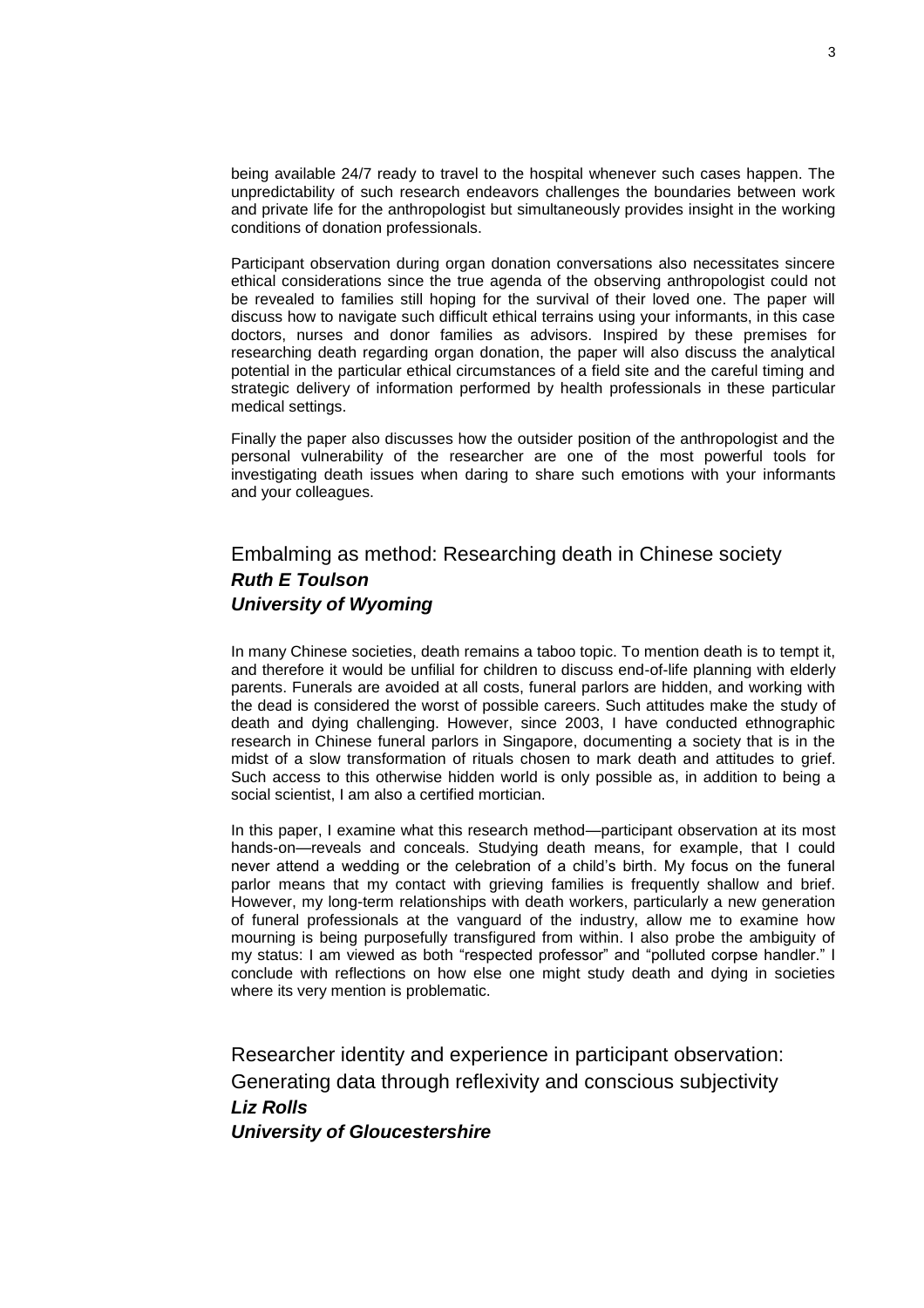This paper explores the identities that arose when participant observation was used as a method in researching childhood bereavement services. It argues that the place of the identity and emotional work of the researcher in participant observation is fundamental to the social construction of knowledge.

Participant observation was used in a three-year study of the work of UK childhood bereavement services. As part of this multi-method study, six participant observations of group interventions for bereaved children and their families were undertaken to generate data about the nature of this aspect of service provision. Participant observation was chosen as it gives access to 'a realm of data that cannot easily be approached by other paths, the realm of personal meanings within given social contexts' (Ashworth, 1995:367).

The paper will describe how participant observation was used in the study, before illustrating the range of researcher identities that emerged whilst 'participating' and 'observing' in group interventions. It will consider the ways in which, through 'conscious subjectivity' (Cotterill and Letherby, 1993) and the reflexive *use* of autobiography within a framework of 'bracketing interviews' (Rolls and Relf, 2006), participant observation illuminated crucial data. Most notably, the researchers experience paralleled the tensions that exist for childhood bereavement service providers in managing their own identity and emotions in the facilitation of group-based interventions and emotional support for bereaved children and their parents, and this 'parallel process' contributed to a theory of the emotional work of UK childhood bereavement services.

#### **References**

Ashworth, P. (1995) The meaning of "participation" in participant observation. *Qualitative Health Research*, 5, 3, August, 366-387.

Cotterill, P. and Letherby, G. (1993) Weaving stories: Personal auto/biographies in feminist research. *Sociology*, 27, 1, 67–79.

Rolls, L. and Relf, M. (2006) Bracketing interviews: Addressing methodological challenges in qualitative interviewing in palliative care and bereavement. *Mortality*, 11, 3, 286-305.

Navigating the liminal space of grief and bereavement: A

researcher perspective

### *Caroline Pearce The Open University*

In this paper I would like to suggest that researching into death, dying and bereavement can feel like navigating a liminal space. My PhD research has been exploring different understandings of grief and recovery asking what it might mean to 'fail' to recover from grief. In this paper I would like to discuss some of the dilemmas I encountered in the course of carrying out my PhD research into grief and bereavement. These dilemmas were at once ethical concerns, often emotional and exhausting to experience, and yet came to be central to the findings of the research. As I set out to explore what contemporary grief researchers define as 'complicated' and 'prolonged' forms of grief, my first dilemma arose as I found I was searching for a subject that did not exist in a clear and identifiable form. In my interviews with both bereavement counsellors and people who had been bereaved, conflicting definitions of 'complicated grief' emerged. What felt at first like a failure to obtain the data I needed, in turn allowed me to view the definition of 'complicated griever' as not so much a hard reality but as a liminal subject that became recovered or not depending on who was drawing the boundaries. This fed into how I perceived my own role as researcher in the field. Grief and its recovery were a liminal space through which both my participants and I as researcher were traversing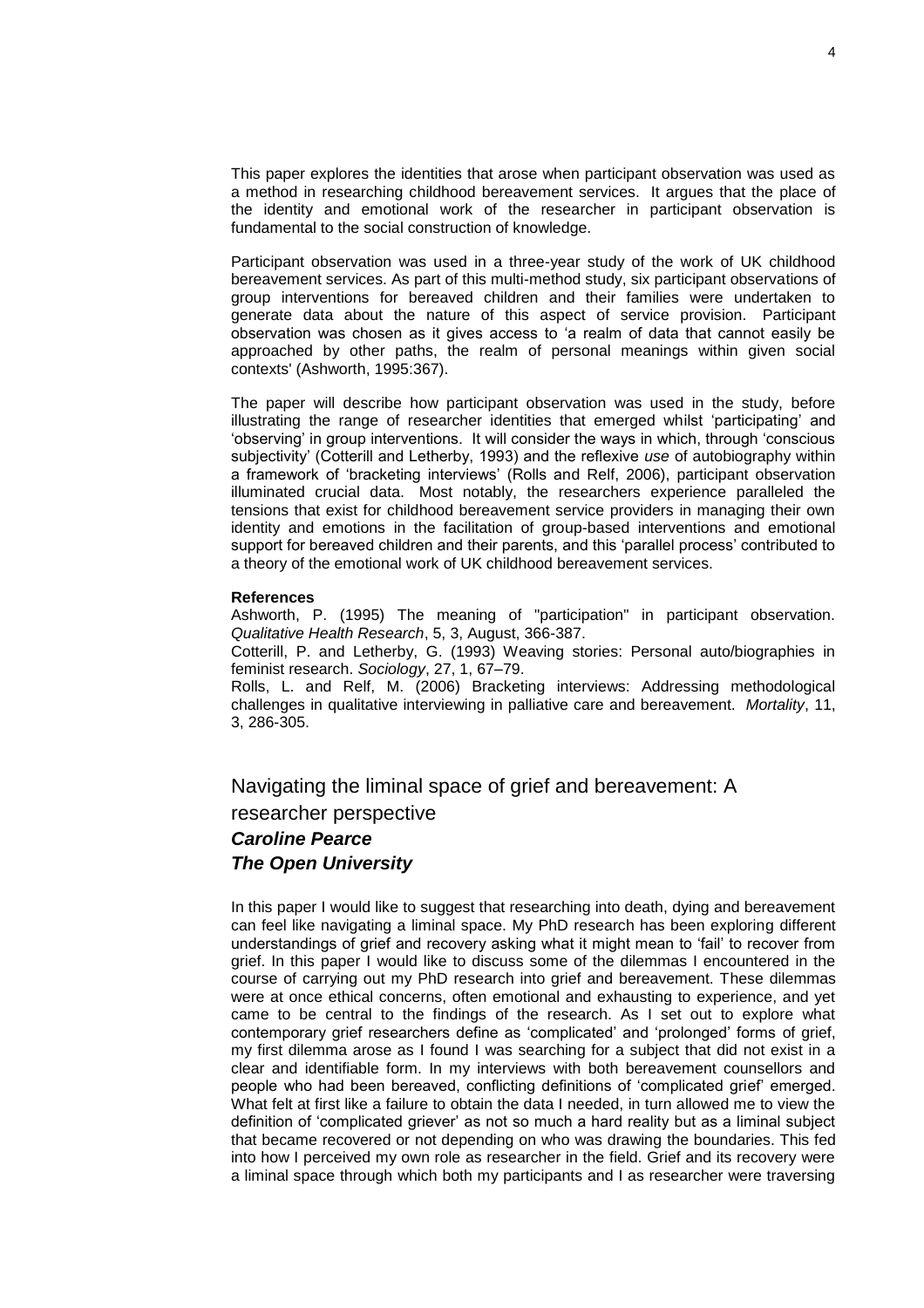with varying degrees of success. In the liminal space of grief there were few helpful guides to be found to aid the research process and the boundary between emotions and identities – whether researcher, participant or griever – were in constant negotiation and flux.

(Auto/Biographical) Reflections on researching death and dying from a 'distance' *Michael Brennan Liverpool Hope University*

It might readily be assumed that researching the grief occasioned by the deaths of "distant" disasters or celebrities, or the public dying practices of individuals who choose to narrate their experiences through the genre of "pathography", might mitigate the effects of researcher involvement, precisely because these are deaths "at a remove" (Walter, 1991: 295): mediated, abstracted, intellectualised. Yet, following various postpositivist "turns" (biographical, cultural, narrative) within the social sciences during the last thirty or so years, and as theory and research has indicated, the boundaries between self/other, public/private, researcher/researched are porous and cannot easily be bracketed off, regardless of whether these relationships are mediated or experienced "face-to-face".

To this end, this paper will reflect methodologically upon my own experiences of researching public mourning and public dying, posing a series of questions and raising a number of issues of epistemological relevance. For example, to what extent has my own research into the public mourning for, and public dying of, "distant" others been guided by (and benefited from) auto/biographical reflection? How does the choice of research topic reflect (un)conscious identificatory dis/investments in the individuals or events that have been the focus of my inquiries? What does this tell us about the value of subjective knowledge – about its uses and risks, and the extent to which it provides a basis for reflexive self-monitoring? How, moreover, might our feelings toward the subject(s) of our inquiries shift during the process of research? And how might the use of auto/biography – as a form of auto-ethnography – help narrow the gap between researcher and researched by placing ourselves as researchers on the same critical plane as those whom we research?

## Auto/Biographical reflections on auto/biographical method/ologies: researching, writing, learning about death and bereavement *Gayle Letherby Plymouth University*

My father died when I was 20, I miscarried my only (to my knowledge) biological child in my mid 20s and was divorced from my first husband in my early 30s. My second husband died five years ago, when I was in my very early 50s and three and a half years ago the person who was my main support and source of comfort throughout all of these experiences – my mum - died.

My academic work over the last 25 years has included (but not been limited to) work on the disruptive reproductive experiences of others (including pregnancy loss, 'infertility'\* and 'involuntary childlessness'\*) and **auto**/biographical writing on bereavement and grief. I suggest that an experience of loss (my miscarriage) led me to sociology and that sociology has impacted on the way that I do grief. In recent years I have begun to